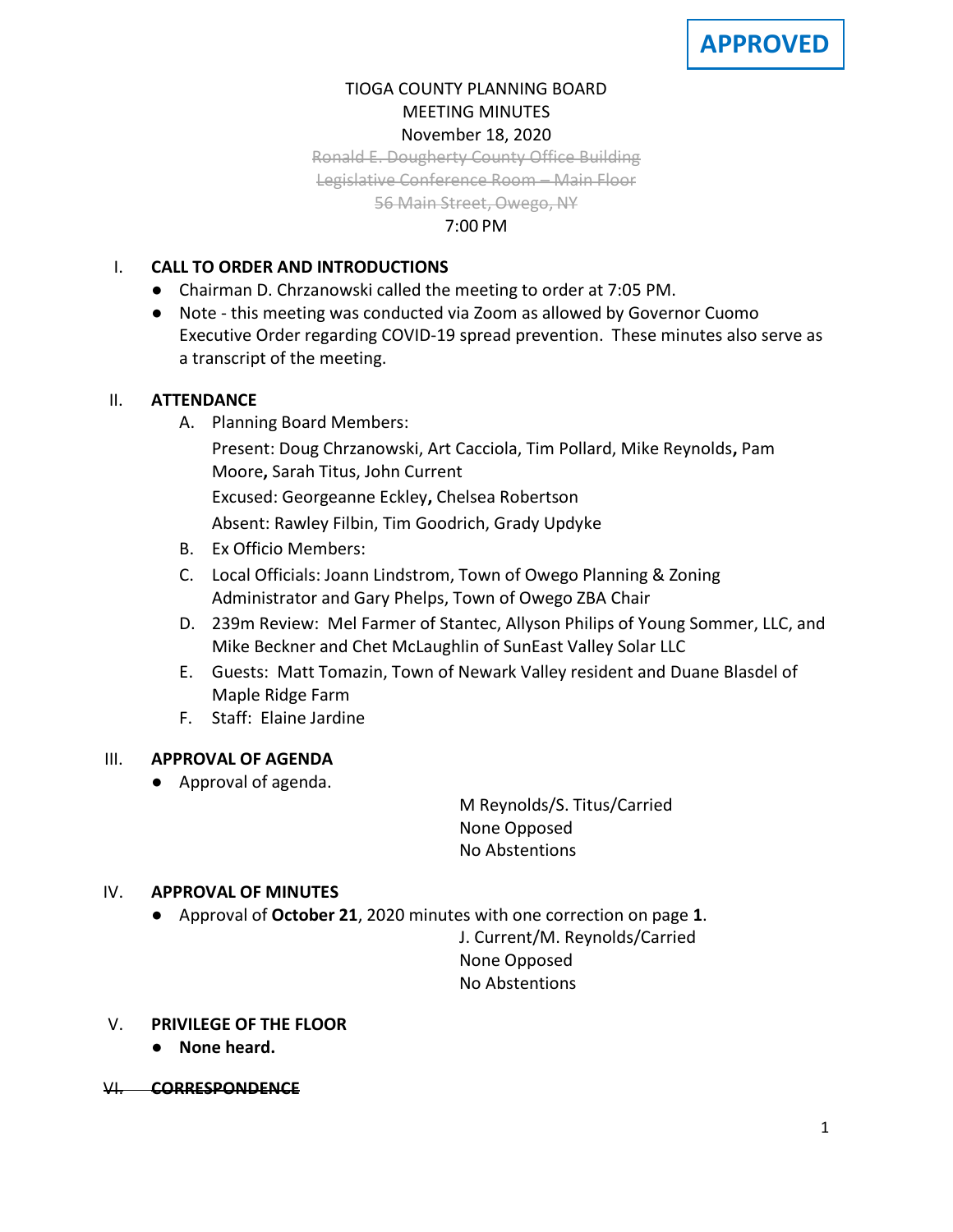● On file at the EDP Office

### VII. **NEW BUSINESS**

### A. A. 239 Reviews

**1.** County Case 2020-017: Town of Owego, Special Use Permit, SunEast Valley Solar LLC

The applicant is proposing to develop, construct and operate a 20MW solar photovoltaic system via lease agreement option to purchase with three property owners on four properties located on Montrose Turnpike. This solar project will occupy approximately 168 acres of 303 acres currently active farmland, although only about 35 acres will have panels. This Community Distributed Generation solar project will generate enough energy to provide approximately 3,400 Owego households with a reduced energy bill.

Solar panels will be a maximum of 12 feet high at full tilt. The 168-acre project area will be surrounded by a 7-foot high perimeter fence. There will be some grading, however stripped soil will be used on site. Applicant states they have conducted a wetland delineation, however the site plan maps do not show the wetland areas (or they cannot be seen). The applicant states in the SEQR EAF Part 1 there will be tree clearing, however the site plan maps do not show this area (or it cannot be seen). The applicant has prepared a SWPPP, although the applicant states in the EAF Part 1 that stormwater runoff will be directed to wetlands, which is not allowed by NYS DEC. Also in the EAF Part 1, the applicant states that new vegetative screening will be provided along Montrose Turnpike. Construction is expected to take six to eight months. The applicant has submitted a decommissioning plan.

The subject properties that will have solar panels on them are currently in viable agricultural production. Additionally, there are parcels enrolled in the NYS Agricultural Districts Programs within and nearby the project area. Most of the farmland within these properties are identified as Medium Priority Farmland Preservation Priority in Tioga County's 2015 Agricultural and Farmland Protection Plan. Please see attached map that illustrates these farmland attributes.

This community distributed generation project is providing a direct benefit to community residents and contributing toward New York State's aggressive clean energy production goals.

However, the proposed location of the solar panels plus appurtenances is on currently viable agricultural farmland, some of which is enrolled in the NYS Agricultural Districts Program, and most of which is identified as Medium Farmland Preservation Priority in the Tioga County 2015 Agricultural and Farmland Protection Plan. The applicant provides no information on how they will offset or mitigate this significant loss of active, productive farmland. Therefore, this project comes down to weighing the benefits of production of clean energy versus production of food.

Lastly, the siting of this solar project on this agricultural land is not compatible with its environmental setting.

**E. Jardine** then commented that the Town of Owego did ask for more information regarding this solar project than what was submitted, similar to what is submitted with other solar developer's engineers and even provided the applicant an example of a full solar project description. The only additional item submitted by the applicant's team was the Decommissioning Plan.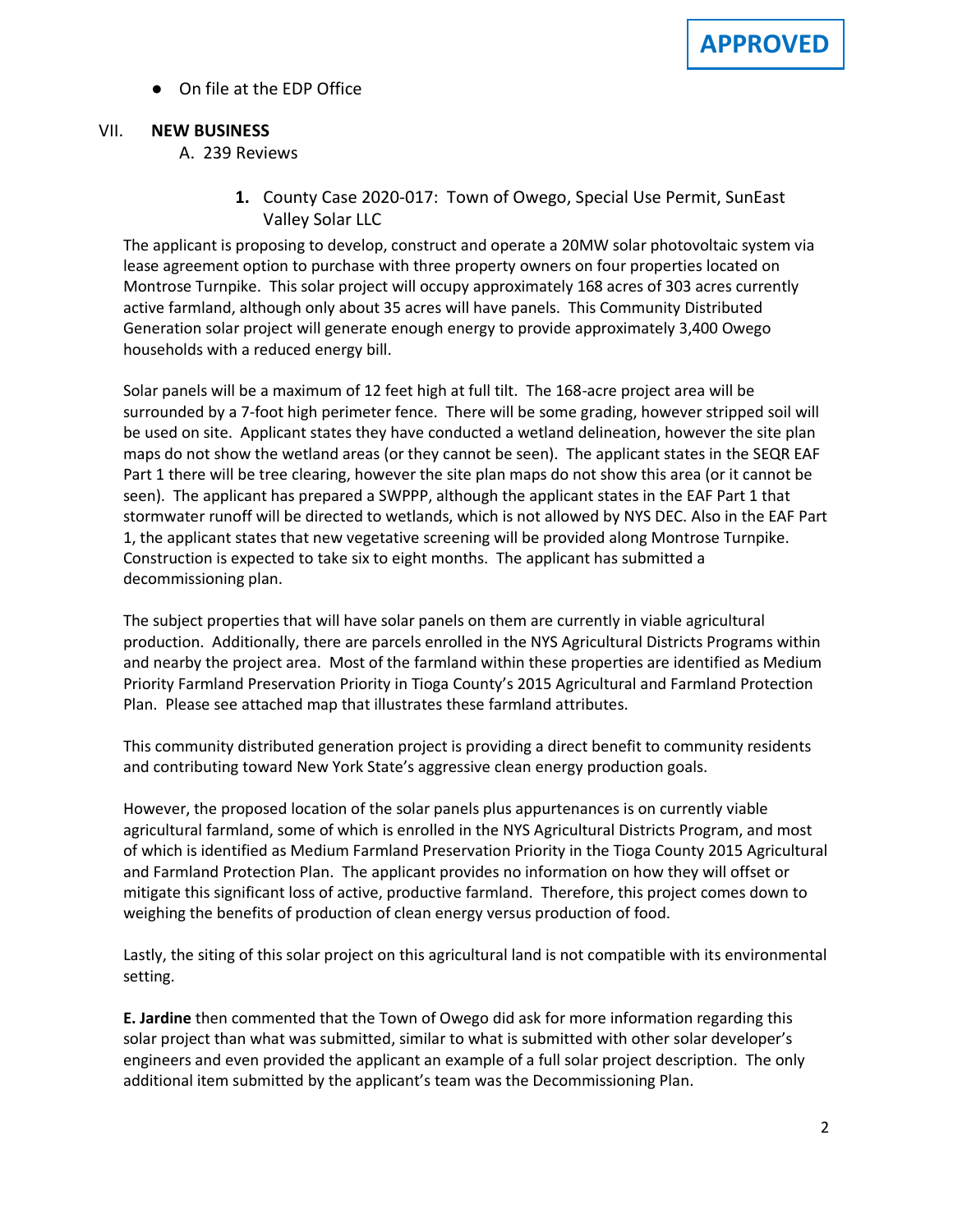**Q. D. Chrzanowski:** Will there be a battery storage system in conjunction with this project. **M. Farmer** – No, there will be no battery storage**. D. Chrzanowski** – Just a reminder that if plan change in the future and battery storage will be added, you have to come back for local approval. **M. Farmer** acknowledged this.

**A. Philips**: This project is permitted by right in the Town of Owego zoning regulations. The special permit is required to take a closer look at it, but the County Planning Board should keep this in mind and focus on countywide impacts. **E. Jardine** – The countywide impact is the loss of 168 acres of farmland. **P. Moore** then commented that with the COVID-19 pandemic, Tioga County needs to be more mindful of the importance of local agriculture and food production.

**Q. P. Moore:** What is happening on the northernmost parcel (140.00-1-19)?A. **M. Farmer –** This is the point of interconnection to the power grid. And the substation is existing. **P. Moore –** Is SunEast retaining ownership of the solar infrastructure through decommissioning?A. **M. Beckner –** Yes, then we will turn over the land to a group of landowners. We are planning to purchase the 167 acres, except for Les Wagner's properties, which we will lease.P**. Moore** – How do you determine what the salvage value is 30 years from now? **M. Beckner –** We use engineers' estimates. **P. Moore –** I'm concerned about the high value put on salvage, especially after what has happened with the sudden and vast reduction in market value of recyclable materials. According to SunEast's Decommissioning Plan your salvage estimates of \$1,298,825 are nearly as much as the entire \$1,407,687 cost of demolition, leaving a net decommissioning cost of \$108,862. Will SunEast be bonding for the entire \$1,407,687 cost of demolition, or does it hope to only bond the \$108,862? **M. Beckner –** The salvage value should increase over time, like a classic 1968 Mustang. Our intent is to NOT decommission and instead replace the solar equipment with newer technology. **P. Moore –** Have you done any solar projects in NYS? **M. Beckner –** We are in the permitting stage for four other projects.

**A. Philips** then brought up the issue of the SWPPP and that the Town of Owego should be addressing this issue. **E. Jardine** acknowledged that the Town of Owego ZBA will be the certifying agency and that they will contract Wendy Walsh, CPESC to review the SWPPP and take care of that. It is just her obligation to bring up something to the Town of Owego that is not allowed by NYS DEC**. M. Farmer** then said they plan to keep the exact pattern of stormwater runoff that exists now. No grading will change the current pattern of runoff. It just so happens that wetlands are involved in this flow pattern.

**D. Chrzanowksi** – This project is different from other solar project we have reviewed previously in that there is encapsulation of other outside properties located close to the road. At least one or two properties along the road are proposed to be encased by solar panels. Other projects have been designed so the solar panel area is located further away from the road. **M. Beckner** – Are you talking about the hunting property to the east?E. Jardine **–** No, he is referring to residential parcels along Montrose Turnpike. **M. Farmer –** Solar is a benign use. There is no sound, no traffic or other nuisances associated with the panels. It is quiet and bucolic and attracts mammal wildlife as well as butterflies. **D. Chrzanowski –** That is your opinion.

**M. Beckner –** Have you spoken with Town of Owego officials? They seem to support this project. **E. Jardine –** If they like it so much they can achieve a supermajority vote to override the disapproval recommendation.

**A. Philips** – The Town of Owego Board(s) will have to address the impact of this solar project on nearby residences as that is a general standard listed in their special use permit regulations. **E. Jardine** thanked her for this point of clarification.

**Q. S. Titus –** Have the neighbors been notified? **A. M. Beckner –** Yes, we have talked with them. **Q. D. Chrzanowski** – In the Grading and Erosion Plan, it states that trees will be replaced in a ratio of 2:1. Where will this take place? **A. M. Farmer –** Tree planting and vegetative screening will take place along Montrose Turnpike. However, I think you are referring to the clause the applies only to trees cleared outside of the designated tree clearing area.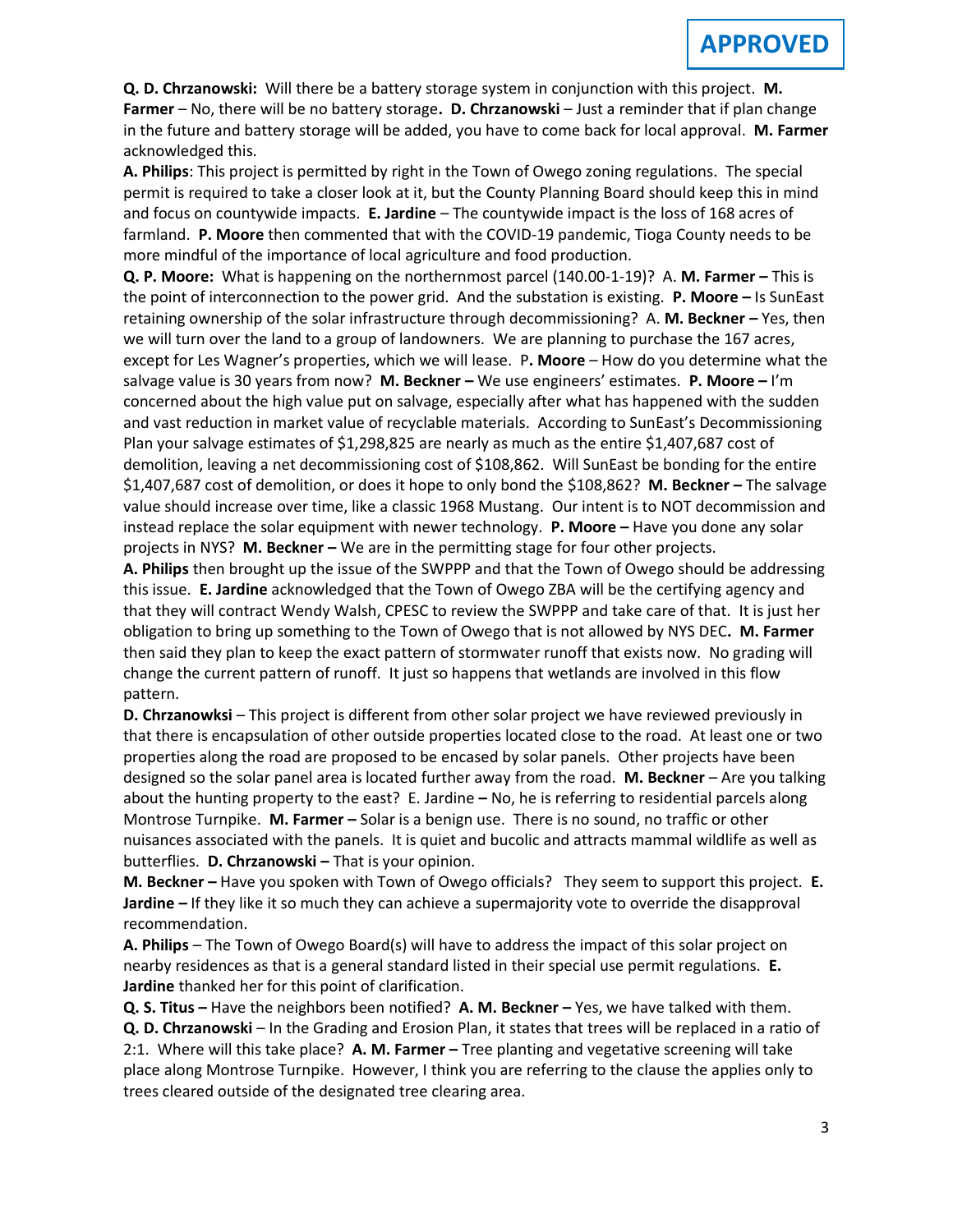**Motion to recommend disapproval of the Special Use Permit:**

| J. Current/T. Pollard/Carried |   |
|-------------------------------|---|
| <b>Yes</b>                    |   |
| Nο                            | ŋ |
| <b>Abstention</b>             | n |

### VIII. **REPORTS**

- **A.** A. Local Bits and Pieces deferred until next regular meeting
	- **1.** Town of Candor (A. Cacciola)
		- ●

●

- **2.** Town of Tioga (D. Chrzanowski)
- **3.** Town/Village of Spencer (T. Goodrich)
	- ●

●

- **4.** Town of Berkshire (T. Pollard)
- **5.** Village of Newark Valley (M. Reynolds) ●
- **6.** Town of Newark Valley (S. Titus) ●
- **7.** Town of Barton (G. Updyke) ●
- **8.** Town of Owego (J. Current) ●
- **9.** Town of Nichols (P. Moore) ●
- **10.** Village of Waverly (R. Filbin) ●
- **11.** Village of Owego (G. Eckley)
	- ●
- B. Staff Report:
	- Deferred until next regular meeting.

#### IX. **OLD BUSINESS**

● **Solar Project Analysis** – E. Jardine showed TCPB members the spreadsheet of 15 solar projects, the total MW capacity (83), households served (14,360) and PILOT payments (\$5.5M). Then she showed the map series illustrating solar projects status, MWs and